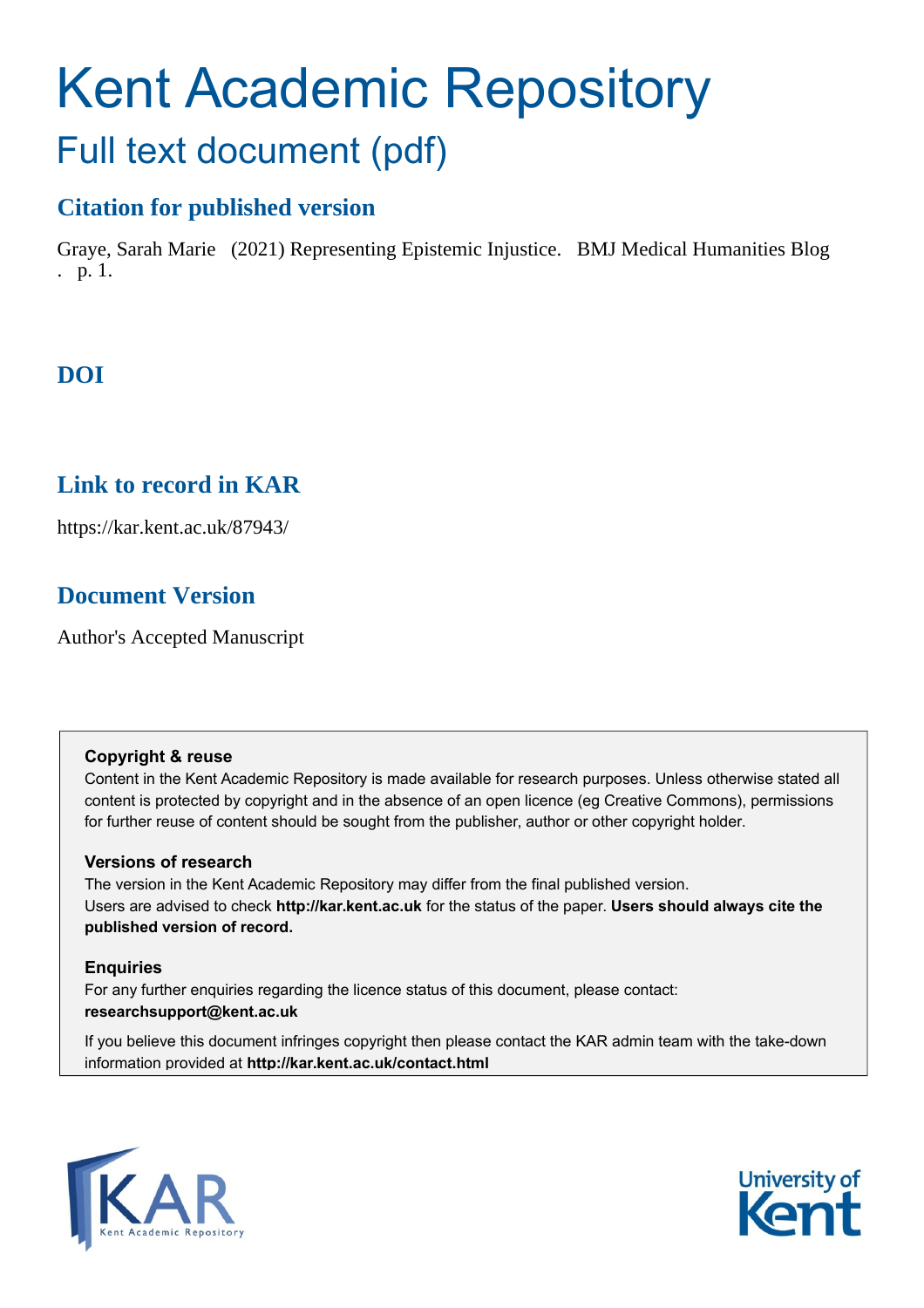# Representing Epistemic Injustice

Posted on May 6, [2021](https://blogs.bmj.com/medical-humanities/2021/05/06/representing-epistemic-injustice/) by [Chris](https://blogs.bmj.com/medical-humanities/author/chrispak/) Pak

## Blog by Sarah Marie Graye

It is said that knowledge is power. So what happens when the knowledge of your own body is ignored or dismissed?



This is how I felt when I was told I had asthma and I *knew* something else was going on.

Eventually, I ended up in hospital having emergency surgery for a tension pneumothorax (collapsed lung), which turned out to be just the latest of many. The damaged section of lung that was removed was biopsied and the histopathology report gave me a diagnosis of "emphysema with focal collapse and fibrosis".

So not asthma.

The reasoning behind my initial misdiagnosis (and delayed correct diagnosis) was that collapsed lungs are rare in females. This is not the case. While a pneumothorax is more common in men, they are not a common diagnosis in either gender (Gupta et all, 2000: 666).

When I complained about this to other sick people (because when you're sick, you get to meet a lot of other sick people), I discovered my situation was far from unique. I met many people who'd had their beliefs about their own bodies dismissed by specialists who assumed they knew better.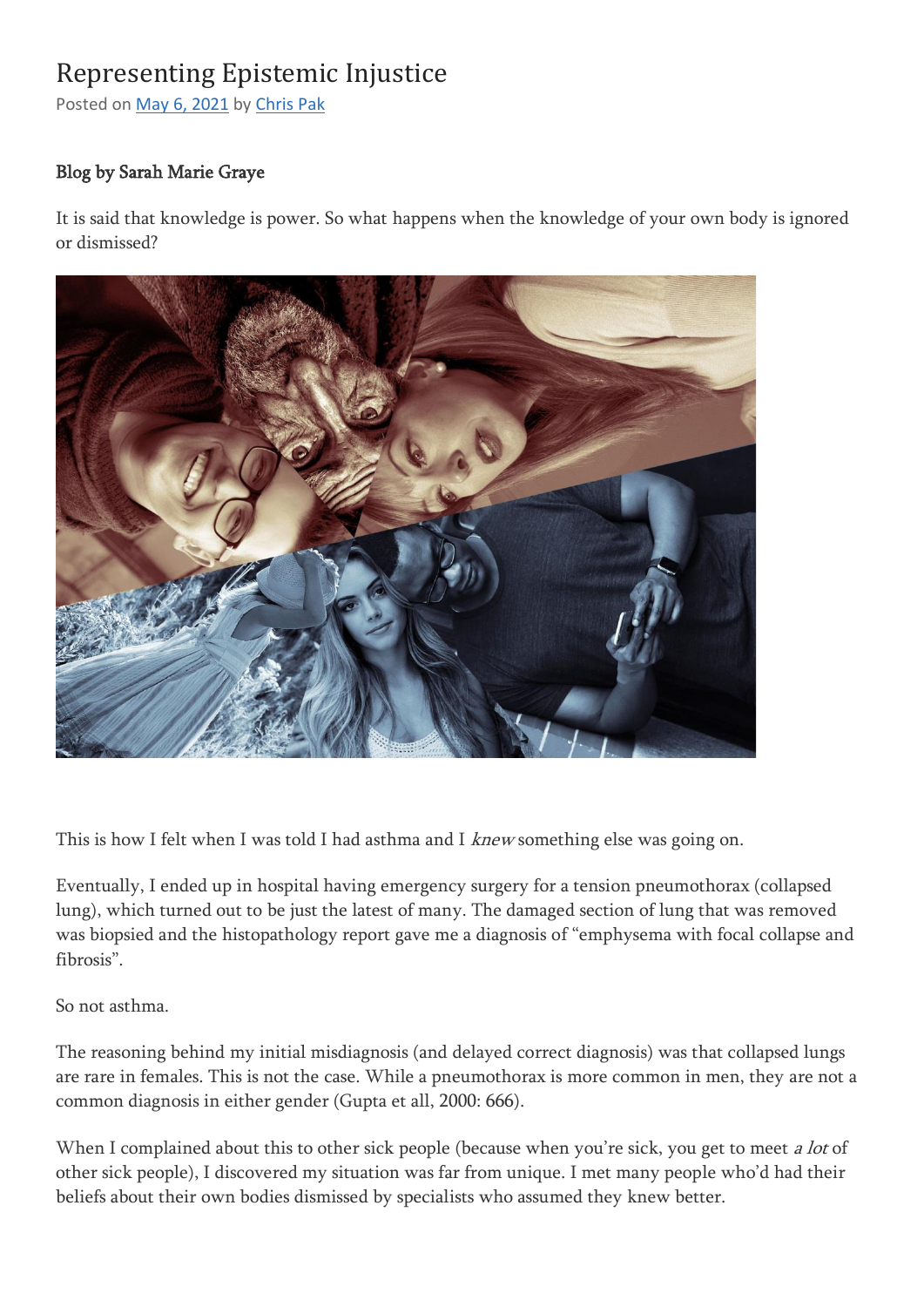This experience has a name: epistemic injustice.

From a health perspective, epistemic injustice is where "ill persons are vulnerable to testimonial injustice through the presumptive attribution of characteristics like cognitive unreliability and emotional instability that downgrade the credibility of their testimonies" (Carel & Kidd, 2014: 529). Much of the research in this area has focused on how those who are not part of the dominant group (i.e. white cis males) experience health stigma and substandard healthcare (Buchman et all, 2017: 37). Pozo & Rich (2021: 90) discovered the health testimonies of black patients were not being taken seriously, whereas Buchman et all (2017: 37) found that both females and the elderly were amongst the groups reported to consistently receive a lower standard of healthcare.

Even in the media, there are many examples of epistemic injustice: black tennis star Serena Williams' brush with death while giving birth; the blanket use of "do not resuscitate" orders on elderly patients with Covid in England; and heart attacks being missed in women because of the standard symptom list being based on how men experience cardiac arrest.

Given the problems mentioned above, it becomes clear that epistemic injustice results in a lack of access to healthcare even when people *superficially* have access: they get to see the doctor, but they don't get the healthcare they need.

One of the areas where epistemic injustice research has been focused is "pain bias", which sees only young white cis men being treated specifically for the pain they go to their doctor about, while other groups are treated differently. There are "major inequities in the prevalence, treatment, and outcomes for chronic pain across race, ethnicity, gender, and class" (Buchman et all, 2017: 31).

Although my health issues resulted in surgery, my delayed diagnosis meant that I lived with unexplained sharp chest pains for seven years: pain that would probably have been diagnosed earlier if I were male.

As part of my healing process, I have written poetry about my experiences of epistemic injustice. And I wish to share with you a poem that attempts to reveal the various ways people experience pain bias.

### *Pain Bias*

*"I'm in pain," you tell the doctor but he doesn't believe You.*

*You're not a White Cis Male in your Thirties.*

*You're a woman in your Early twenties and your doctor knows that a Female of your age is probably Emotional.*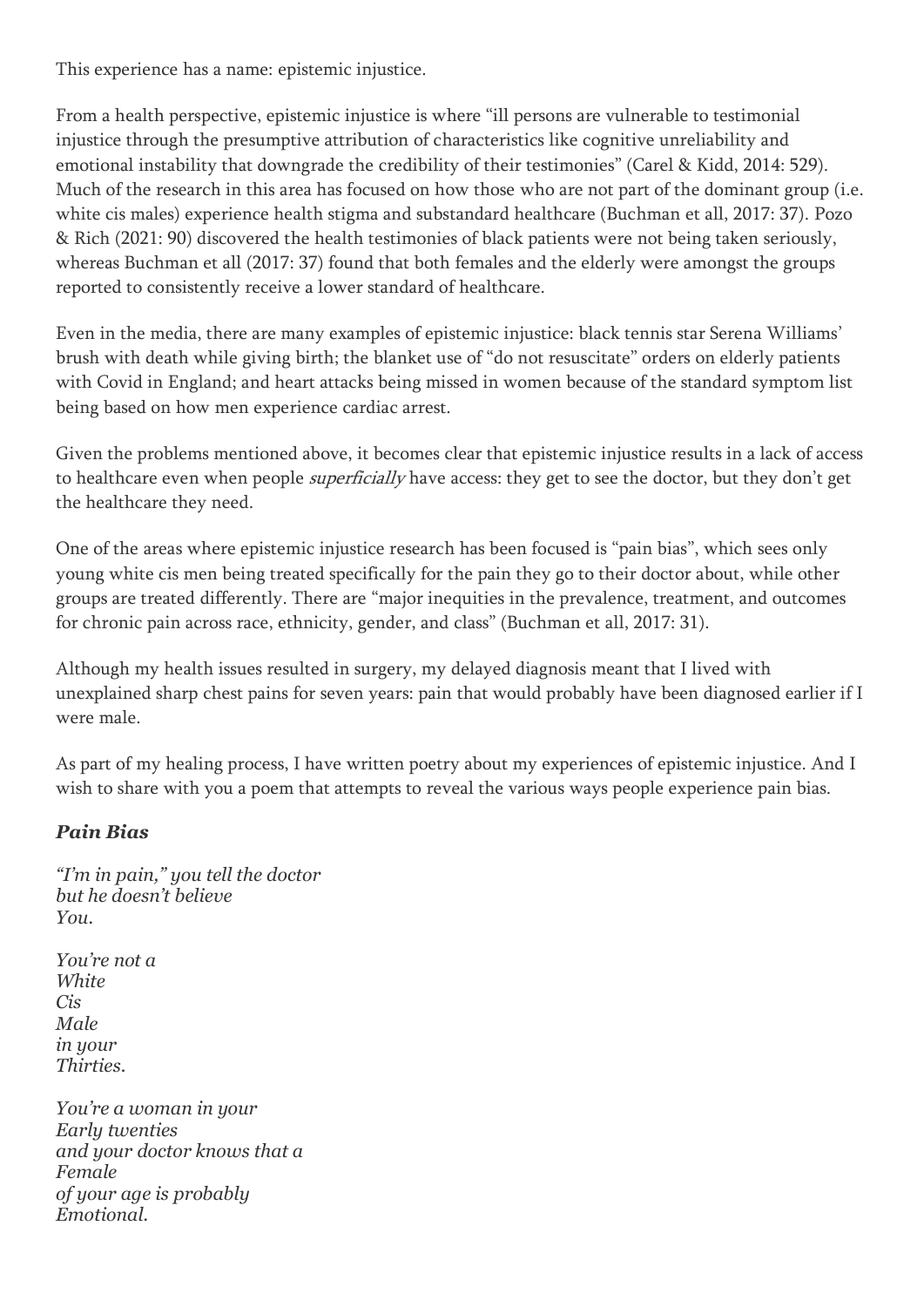*So you're sent away with anti-depressants. (Not the painkillers you hoped for.)*

*"I'm in pain," you tell the doctor but he doesn't believe You.*

*You're a woman in your Mid-forties and your doctor knows that a Female of your age is probably Hormonal.*

*So your doctor gives you a leaflet about HRT. (Not the painkillers you hoped for.)*

*"I'm in pain," you tell the doctor but he doesn't believe You.*

*You're a cis male in your thirties but you're Black*

*and your doctor knows that Black people don't suffer pain as much as White people.*

*So he sends you home with Nothing and tells you to come back if it Gets Worse. (And you don't get the painkillers you hoped for.)*

*"I'm in pain," you tell the doctor but he doesn't believe You.*

*You're a white male in your thirties but you're Gay and your doctor knows that Homosexual men are prone to a Disease that others are not.*

*So he sends you for Blood tests. (And you don't get the painkillers you hoped for.)*

*"I'm in pain," you tell the doctor but he doesn't believe You.*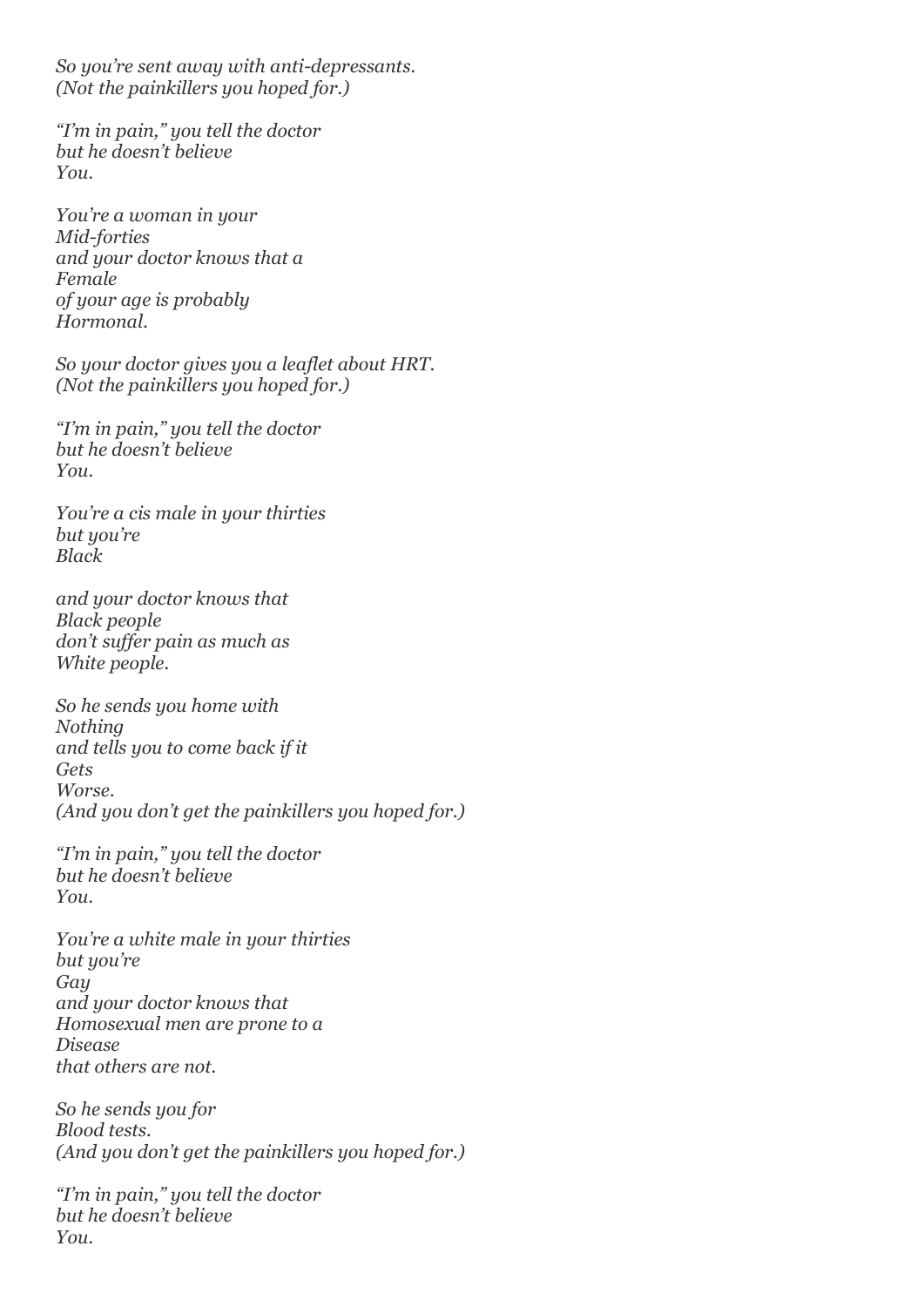*You're a white cis male but you're in your Eighties your hearing isn't what it was you simply need him to talk Louder but your doctor knows that someone of your Age is probably Confused.*

*So he talks to your carer over your head and you never Hear what he has to say about Your health.*

*"I'm in pain," you tell the doctor but he doesn't believe You.*

*You're a six-year-old Girl who is a little Precocious and can't sit Still and your doctor knows that a Child of your age is probably eating too much Sugar.*

*So, your mum is given Diet advice. No More Sweets. (And not the painkillers you both hoped for.)*

*"I'm in pain," you tell the doctor but he doesn't believe You.*

*You have Bipolar and your doctor knows those with a Mental health diagnosis could be experiencing Psychiatric symptoms.*

*So he increases the dose of your Bipolar drugs (And you don't get the painkillers you hoped for.)*

*Your doctor? He's a White*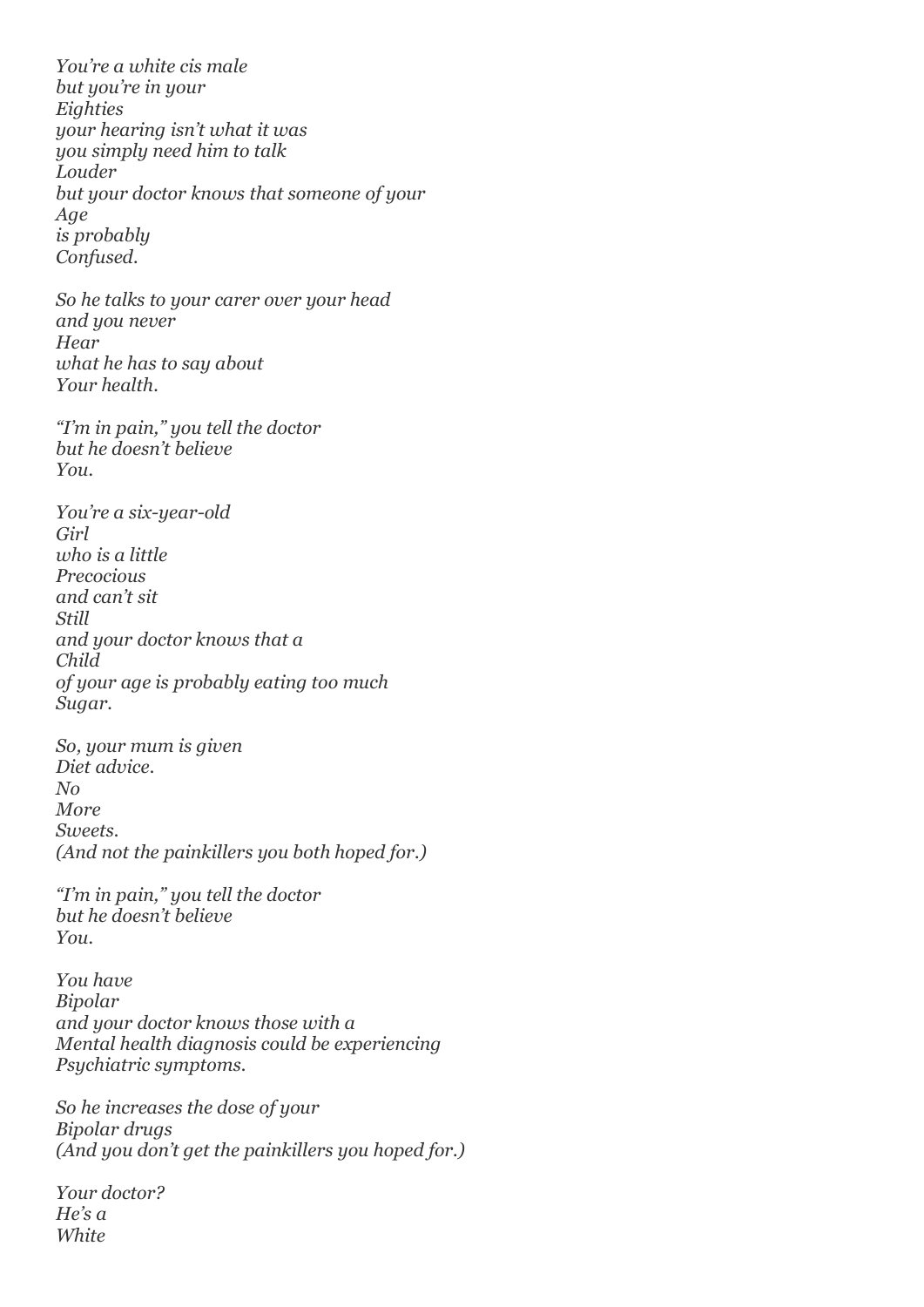*Cis Male in his Thirties.*

*He has no idea of his medical Privilege.*

*Let's hope you didn't need those Painkillers.*

## So why poetry?

Poetry uses language in a compact but complex way. It can capture multiple stories in a few words – and through those stories, poetry breeds empathy. It allows us to take one step back from any facts and figures and revisit the situation from the point of view of "the other". In my poem, I use repetition to share my experience as a common one:

*"I'm in pain," you tell the doctor but he doesn't believe You.*

Each time it's "You" – and you are put in the shoes of the next individual. Each time, you don't know who you are now representing, but the repetition underlines that this is a recurring problem that many different groups of people face. The repetition of a lack of painkillers becomes a motif for lack of access.

My poem starts a new line each time a word is significant. These words start with a capital letter and stand alone on a line. This layout makes it easier for certain words to be connected. For example: "black" with "nothing"; "female" with "emotional" and "hormonal"; and "mentally ill" with "psychiatric".

These words have been specifically chosen to match the circumstances highlighted in epistemic injustice research: the dismissal of pain complaints by black patients as drug-seeking behaviour (Pozo & Rich, 2021: 91); a woman being stitched up without the use of anaesthetic after giving birth (Carel & Kidd, 2014: 529); and a brain haemorrhage being missed in a patient with a psychiatric history (ibid: 534).

Research in the area of epistemic injustice and healthcare is vitally important because "ill people are more vulnerable to testimonial injustice [than other groups] because they are often regarded as cognitively unreliable, emotionally compromised, or existentially unstable in ways that render their testimonies and interpretations suspect" (ibid: 530).

Until epistemic injustice is eradicated from healthcare, marginalised and minority groups will continue to suffer pain – and other symptoms – unnecessarily.

#### References